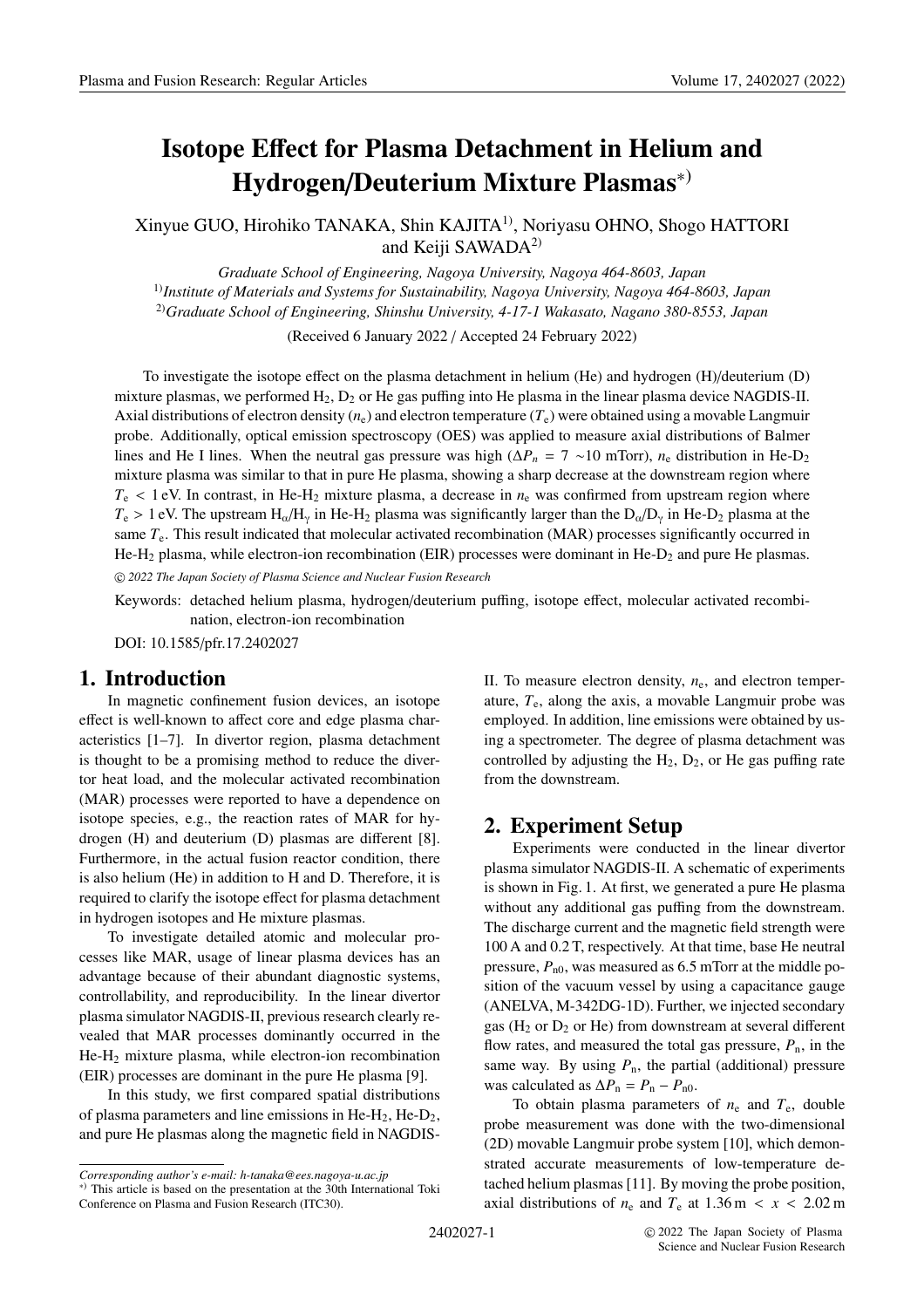

Fig. 1 Schematic of experimental setup in NAGDIS-II.



Fig. 2 Axial distributions of  $n_e$  in (a) H<sub>2</sub> puffing case, (b)  $D_2$ puffing case, and (c) He puffing case.

were obtained, where *x* is the distance from the anode. In addition, to understand atomic and molecular processes, spectroscopic measurement was also done at three axial positions of  $x = 1.23$  m,  $1.56$  m and  $1.72$  m with a spectrometer (SPEX 750 M). Intensities were calibrated by using an integrating sphere.

# **3. Double Probe and Spectroscopic Measurements**

## **3.1 Axial distribution of electron density**

Figures 2 (a), (b), and (c) show axial distributions of  $n_e$ when  $H_2$ ,  $D_2$ , or He gas was injected into He plasmas, respectively. The left-hand side (smaller-*x* side) corresponds to the upstream direction in the device. Noted that  $n_e$  was deduced by assuming that the ion mass was the same with that of the He ion. Therefore, in  $H_2$  or  $D_2$  puffing case, obtained  $n_e$  would be overestimated up to 2 or ∼1.4 times,



Fig. 3 Axial distributions of  $T_e$  in (a)  $H_2$  puffing case, (b)  $D_2$ puffing case, and (c) He puffing case.

respectively. Further, solid line ( $\Delta P_n = 0$ ) in each figure indicates the pure He plasma parameter.

In Fig. 2, it is clearly seen that  $n_e$  distributions of  $D_2$ and He puffing cases are similar, in which a sharp decrease in  $n_e$  is observed in the measurement range when  $\Delta P_n$  is high. In contrast, in the  $H_2$  puffing case, such a sharp axial reduction is not found in the measurement range, while  $n_e$  at the upstream region ( $x \sim 1.4$  m) decreases with an increase of  $\Delta P_n$ . The decrease in the upstream density in the  $H_2$  puffing case is consistent with previous researches [9, 12].

#### **3.2 Axial distribution of electron temperature**

Figures 3 (a), (b), and (c) show axial distributions of  $T_e$  when  $H_2$ ,  $D_2$ , or He was injected into He plasmas, respectively. It is noted that  $T_e$  in front of the end plate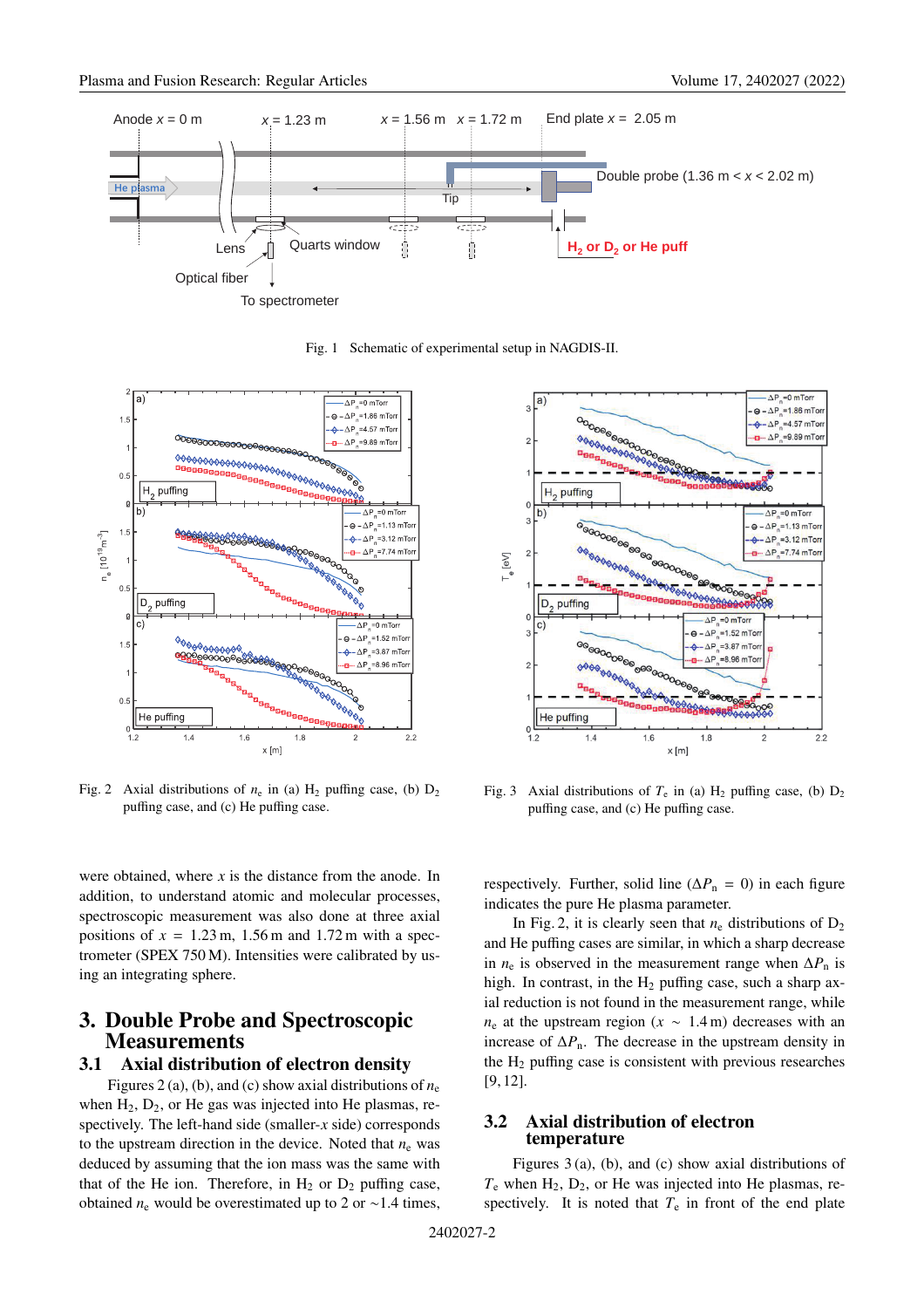

Fig. 4 4 Axial distributions of (a)  $H_{\alpha}/H_{\gamma}$  in the  $H_2$  puffing case and (b)  $D_{\alpha}/D_{\gamma}$  in the  $D_2$  puffing case.

 $(x \sim 2 \text{ m})$  is unreliable because of too-small  $n_e$  and disturbance from the end plate.

By comparing  $n_e$  in Fig. 2 (c) and  $T_e$  in Fig. 3 (c) in the He puffing case, it can be confirmed that  $n_e$  begins to decrease sharply when  $T_e$  drops to below 1 eV, which is due to the three-body recombination in EIR processes. In addition,  $T_e$  distributions in  $D_2$  puffing case are similar to those in He puffing case. Considering the result that  $n_e$ distributions in  $D_2$  and He puffing cases are also similar, EIR processes would be also dominant in  $He-D_2$  mixture plasma. In contrast, in the upstream region  $(x \sim 1.4 \text{ m})$ in H<sub>2</sub> puffing case, where  $n_e$  decreases with high  $\Delta P_n$ ,  $T_e$ is found to be over 1 eV. This result indicates that MAR processes, which can occur when  $T_e > 1$  eV, are dominant in He-H2 mixture plasma.

#### **3.3 Intensity ratio of Balmer lines**

In addition to the double probe measurement, we collected spectroscopic signals. Figure 4 shows axial distributions of H<sub>α</sub>/H<sub>γ</sub> in the H<sub>2</sub> puffing case and D<sub>α</sub>/D<sub>γ</sub> in the  $D_2$  puffing case. We found that the obtained range of  $H_{\alpha}/H_{\gamma}$  is about 20 - 40 in the upstream region, which is significantly larger than  $D_{\alpha}/D_{\gamma}$  (< 20). Generally, MAR processes produce neutrals in low excited states  $(n = 3,$ 4) while EIR produces highly-excited-state neutrals [12]. Therefore, the difference between  $H_2$  and  $D_2$  puffing cases can be explained by considering that MAR is dominant in the upstream region of the  $He-H<sub>2</sub>$  mixture plasma and EIR is dominant in the  $He-D_2$  mixture plasma.

In the downstream region in the  $H_2$  puffing case,  $H_{\alpha}/H_{\gamma}$  becomes comparable to that in the  $D_2$  puffing case. As shown in Fig.  $3(a)$ ,  $T_e$  decreases in the axial direction, and particularly for  $\Delta P_n$  = 9.89 mTorr,  $T_e$  is found to be below 1 eV at *x* > 1.55 m. Therefore, it is considered that the three-body recombination in EIR processes occurs in the downstream region also in the  $H_2$  puffing case. This three-body recombination increases the population density of the highly excited level neutrals, which reduces the ratio



Fig. 5 Boltzmann plots in (a)  $H_2$  puffing case, (b)  $D_2$  puffing case, and (c) He puffing case at *x* = 1.23 m. Triangles and circles represent intensities of triplet (D→P *n* = 3 ∼ 8 → 2) and singlet (D→P  $n = 3 \sim 7 \rightarrow 2$ ) states, respectively. The dotted lines were fitted ones by a linear function with intensities from triplet states of  $n = 5 \sim 8$  and singlet states of *n* =  $5 \sim 7$ .

of  $H_{\alpha}/H_{\gamma}$ .

#### **3.4 Intensity of He I lines**

Figure 5 shows Boltzmann plots of He I lines in the upstream region in  $H_2$ ,  $D_2$ , and He puffing cases based on the following equation:

$$
\ln\left(\frac{I_{pq}\lambda_{pq}}{A_{pq}g_p}\right) = -\frac{E_p}{k_B T_{\text{exc}}} + C,
$$

where  $I_{pq}$  is the emission line intensity from level  $p$  to level  $q$ ,  $\lambda_{pq}$  is the wavelength,  $A_{pq}$  is the spontaneous emission probability,  $g_p$  is the statistical weight,  $E_p$  is the potential energy,  $k_B$  is the Boltzmann constant,  $T_{\text{exc}}$  is excitation temperature, and *C* is a constant. The horizontal axis and vertical axis in Fig. 5 are  $E_p$  and  $\ln(I_{pq} \lambda_{pq} A_{pq} g_p)$ , respectively.

In this figure, triangles and circles represent intensities of triplet (D→P  $n = 3 \sim 8 \rightarrow 2$ ) and singlet (D→P  $n =$  $3 \sim 7 \rightarrow 2$ ) states, respectively. Here, the singlet state of  $n = 8 \rightarrow 2$  is not used because the intensity was too weak. The dotted lines were fitted ones by a linear function with intensities from triplet states of  $n = 5 \sim 8$  and singlet states of  $n = 5 \sim 7$ . It is seen that when  $\Delta P_n$  is high in He and  $D_2$  puffing cases (especially with red markers), intensities from  $n = 3$  are smaller than fitted lines. In contrast, in  $H_2$ puffing case, the intensity from  $n = 3$  is higher than the fitted line.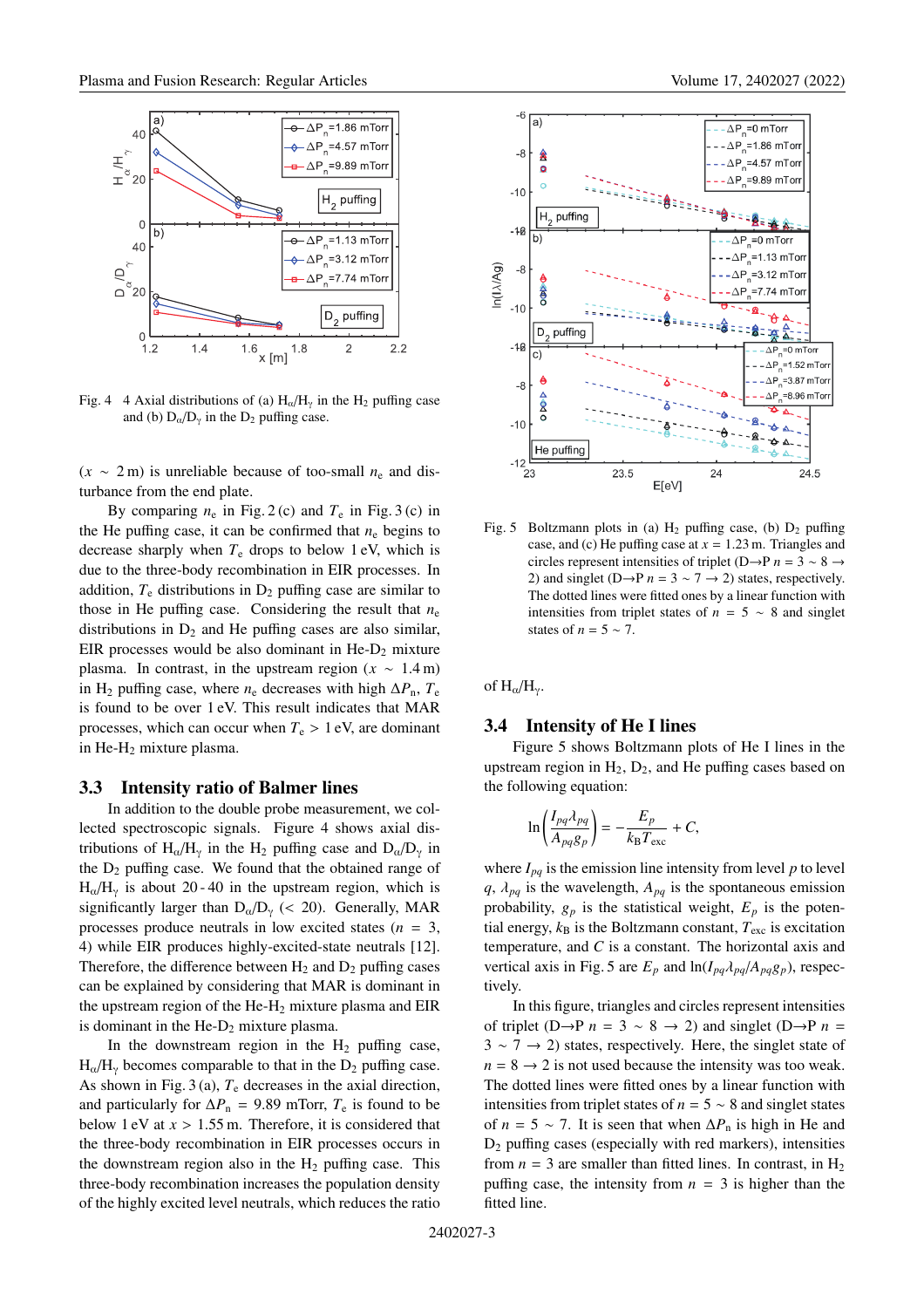

Fig. 6 Axial distributions of  $T_e$  estimated with Boltzmann method in the He puffing case.

In the He puffing (pure He) case,  $T_e$  was estimated with the Boltzmann method by assuming  $T_e \sim T_{\text{exe}}$ , as shown in Fig. 6. By comparing Fig. 3 (c), deduced  $T_e$  are much smaller than  $T_e$  measured by the double probe. The smaller  $T_e$ , which are below 1 eV in all cases and positions, would be attributed to the line emissions from the low-*T*<sup>e</sup> plasma in the peripheral region. Similarly, intensities of hydrogen and deuterium emission lines may also be affected by the surrounding plasma. For further detailed analysis, spatially resolved emission measurement by using the Abel transform or the tomographic technique would be needed.

## **4. Discussion**

It was found that MAR processes would be dominant in the upstream region of the  $He-H<sub>2</sub>$  mixture plasma from following results: (i)  $n_e$  decreases despite  $T_e > 1$  eV and (ii) densities of low-excited-state hydrogen neutrals are relatively high. In particular, result (ii) indicates that the dissociative recombination of HeH<sup>+</sup> would be an important process. In contrast, in the  $He-D_2$  mixture plasma, parameter distributions resemble those in the pure He plasma and sharp reduction of  $n_e$  is seen at  $T_e$  < 1 eV, which indicates that the three-body recombination process would be dominant in the EIR processes.

One of the reasons for the difference in the MAR between  $H_2$  and  $D_2$  puffing cases is the difference of the cross section  $(\sigma)$  of following reactions:

 $He^{+} + H_{2} \rightarrow HeH^{+} + H,$  (1)

$$
He^{+} + D_{2} \rightarrow HeD^{+} + D.
$$
 (2)

In Ref. [13], when the kinetic energy  $(E)$  is less than ∼7 eV, σ of reaction (1) ( $\sigma$ <sub>reac1</sub>) is larger than that of reaction (2) ( $\sigma_{\text{reac2}}$ ). Particularly, when  $E \ll 4$  eV,  $\sigma_{\text{reac2}}$  becomes significantly small. Therefore, it is thought that a lot of HeH<sup>+</sup> was generated and then the dissociative recombination occurred in the  $He-H<sub>2</sub>$  mixture plasma.

In Fig. 4, it was stated that MAR strongly occurs in up-

stream because  $H_{\alpha}/H_{\gamma}$  was larger. However, a more careful discussion is needed because the axial distribution of  $T_e$  is different in  $H_2$  and  $D_2$  puffing cases, as shown in Fig. 3. The observed population intensities are influenced by not only MAR but also electron impact excitation. At  $\Delta P_n = 1.86$  mTorr in H<sub>2</sub> puffing and  $\Delta P_n = 1.13$  mTorr in  $D_2$  puffing cases, although the upstream  $T_e$  would be the almost same (∼3 eV),  $H_0/H_v$  (∼40) is much larger than  $D_{\alpha}/D_{\gamma}$  (~20) at *x* = 1.23 m. This result indicates that MAR is dominating in  $H_2$  gas puffing.

Figure 5 shows intensities of He Balmer series from  $n = 3$  to  $n = 8$ . The population density at  $n = 3$  becomes large with  $H_2$  gas puffing in He- $H_2$  plasma. A similar phenomenon has been observed in previous studies and analyzed by the collisional radiation code CRAMD [9]. However, the formation of He atoms with low excitation levels in the dissociative recombination process of HeH<sup>+</sup> has not yet been established theoretically, and further studies are needed.

## **5. Conclusion**

We investigated isotope effects for plasma detachment in He- $H_2/D_2$  mixture plasmas in linear plasma device NAGDIS-II by using a movable double probe and a spectrometer. Obtained results suggest that the MAR process with HeH<sup>+</sup> generation dominantly occurred in the He-H<sub>2</sub> mixture plasma. On the other hand, MAR is not dominant while EIR processes occurred in the  $He-D_2$  mixture plasma like in the pure He plasma.

In an actual fusion reactor, D and tritium (T) are used. Therefore, it is important to consider about molecular processes regarding  $HeT^+$ . In this study, we performed spectroscopic measurement just at three axial positions. In the future, we are planning to measure wide and continuous distributions of the light emission in axial and radial directions, by installing an optical fiber to the 2D movable probe. By applying the Abel transform or the tomographic technique, spatially resolved analyses will be done. Furthermore, in this study, the ratio of the He partial pressure to the total pressure was a minimum of ∼40% and a maximum of 100%. This ratio is much higher than that in the fusion reactor (∼5%). Therefore, it would be important to investigate the effect of a smaller amount of He on the formation of the hydrogen-isotope detached plasma.

## **Acknowledgements**

This work was supported by JSPS KAKENHI (18KK0410, 19K03802, 20H00138), NIFS Collaboration Research program (NIFS19HDAF003, NIFS19KLPP060, NIFS20KUGM149), the Nitto Foundation, and NINS program of Promoting Research by Networking among Institutions (01411702).

<sup>[1]</sup> M. Bessenrodt-Weberpals *et al.*, Nucl. Fusion **33**, 1205